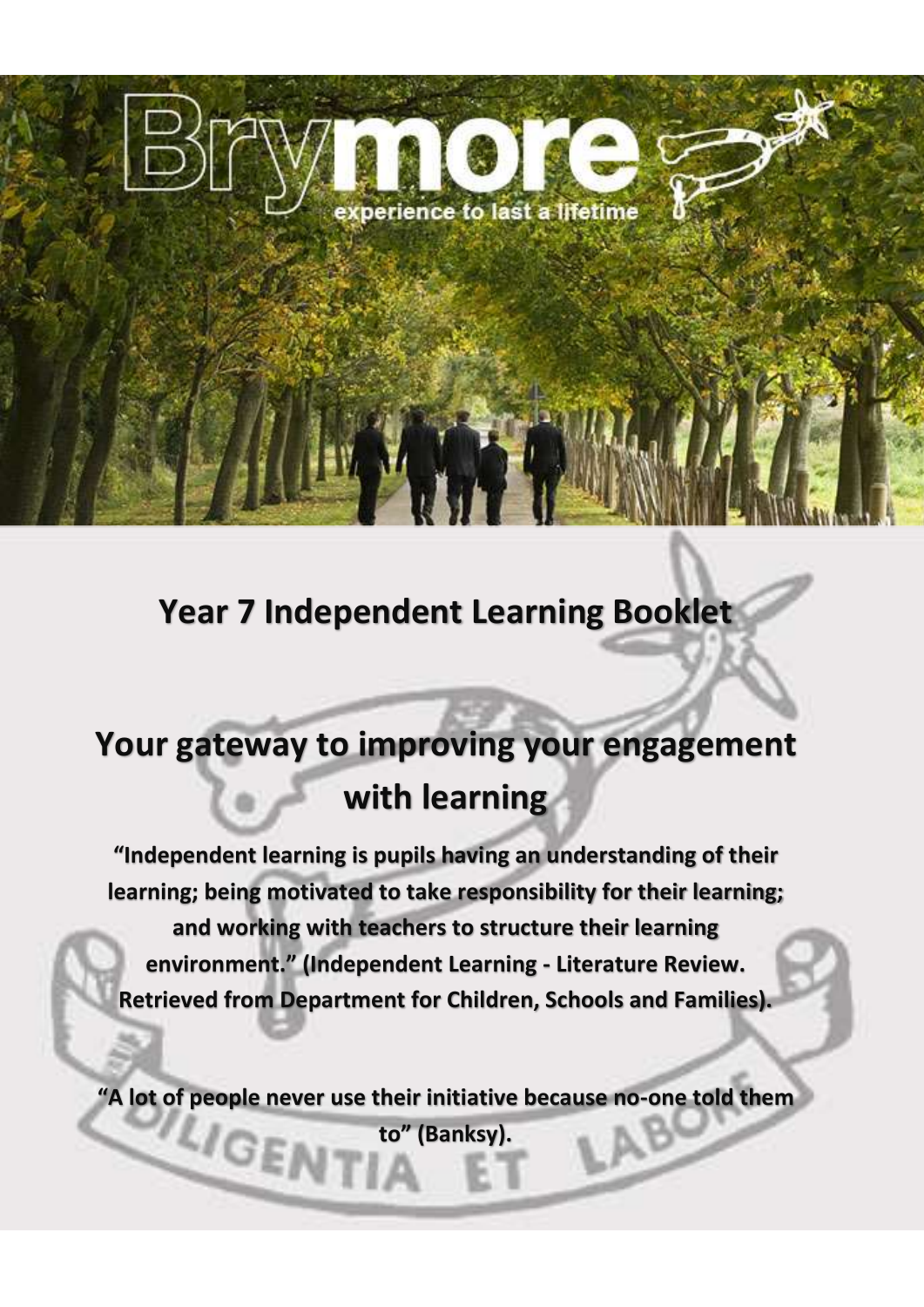How to use this booklet

Once you have completed the tasks allocated by your teacher on Show My Homework, you can use this booklet to ensure that you have studied for at least one hour per school day.

These activities are independent projects that will allow you to consolidate and extend your knowledge. Please take your independent learning into school when we re-open, to share with your teachers.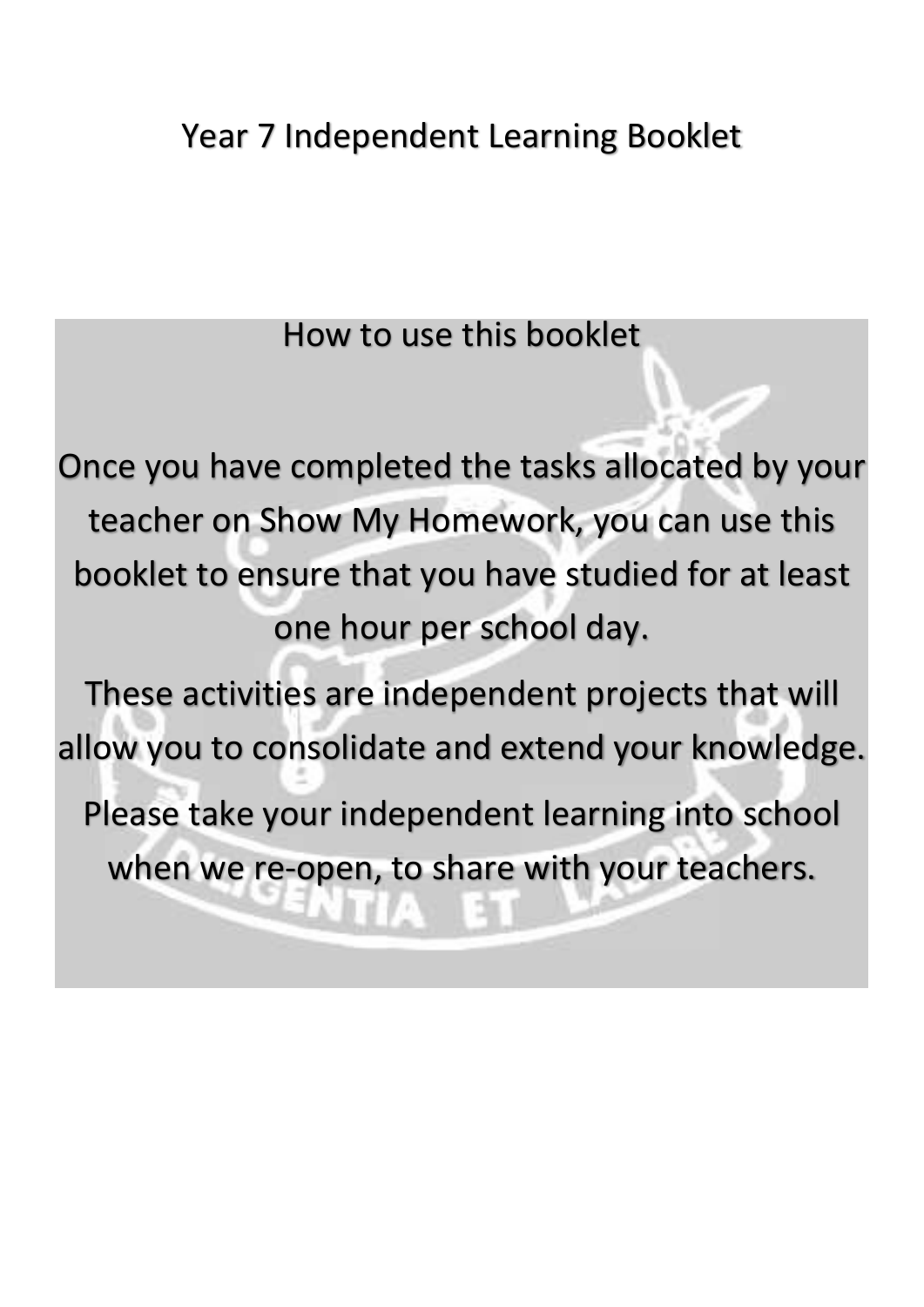# **PHSRE: Genius Hour**

This is your opportunity to select an area of interest and create an interesting display of your knowledge.

You need to make sure you are ready for your first PHSRE lesson, to show off what you have done

# English

**Spelling:** See the following pages for support.

**Reading:** Use AR bookfinder and your ZPD to find the right books for you and then complete the quizzes.

Select an area of English and complete the online activities on grammar, reading, writing or vocabulary. https://www.cambridgeenglish.org/learning-english/activities-for-learners/ Spelling

**Word Search:** Create your own word searches using your spellings words or use this link to get your computer to do it for you:<http://puzzlemaker.discoveryeducation.com/WordSearchSetupForm.asp>

**Air Spelling:** Choose a spelling word.

With your index finger write the word in the air slowly, say each letter. Your partner needs to remind you that you need to be able to 'see' the letters you have written in the air. When you have finished writing the word underline it and say the word again.

Now get your partner to ask you questions about the word. For example: they could ask 'What is the first letter?', 'What is the last letter?' 'How many letters are there?' etc...

**Media Search:** Using a newspaper or magazine you have fifteen minutes to look for your spelling words. Circle them in different coloured crayons. Which of your spellings words was used the most times?

**Pyramid Power:** Sort your words into a list from easiest to hardest. Write the easiest word at the top of the page near the middle. Write the next easiest word twice underneath. Write the third word three times underneath again until you have built your pyramid.

**Story time:** Write a short story using all your words. Don't forget to check your punctuation!

**Simple Sentence**: Write a sentence for each of your words. Remember each sentence must start with a capital letter and end with a full stop.

**Colourful words:** Use two different coloured pens to write your words, one to write the consonants and one to write your vowels. Do this a couple of times then write the while word in one colour.

**Memory Game:** Make pairs of word cards. Turn them all over and then mix them up. Flip over two cards. If they match you get to keep them. If not, you have to turn them over again. Try to match all the pairs.

**Ambidextrous**: Swap your pen into the hand that you don't normally write with. Now try writing out your spellings with that hand.

**Missing Letters:** Ask a partner to write out one of your words lots of times on a piece of paper, but each time they have to miss out a letter or two. Then you have to fill in the missing letters. After you have checked them all try it again with another word.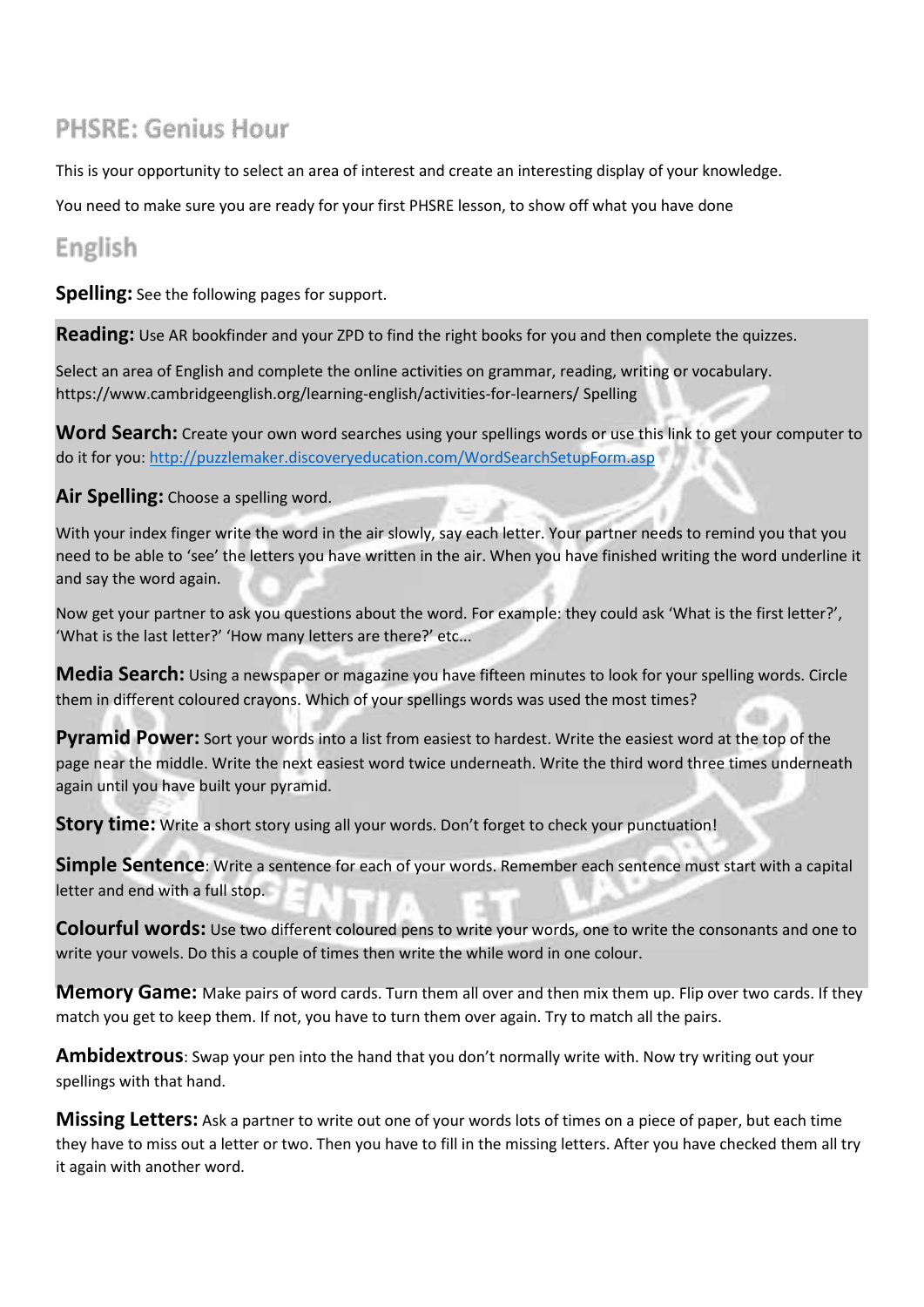Listen carefully: Ask your partner to spell out one of your words; then you have to say what the word is they've spelt out.

**Acrostic:** Use word that start with each letter in your spelling word. You are more likely to remember it if it makes sense.

**Spell - a - doodle:** Create a picture and use your spelling words to fill in the detail. Each word must be written three times, e.g. a picture of clouds would have the lines formed with spelling words. You can add to the challenge by giving specific picture topics.

#### **Spine Tinglers Takeaway Tasks**(see how many you can do)

| Create a description of a<br>vampire without letting the<br>reader know that it is a<br>vampire. Which descriptive<br>techniques will you need to<br>use?                                           | Choose a fairy tale or well-<br>known Disney film. Change<br>aspects of the story line to<br>make it a Gothic horror novel.<br>Explain what you have<br>changed and why. | Choose an extract from the<br>Gothic text you have studied in<br>your Spine Tinglers unit.<br>Change the mood or<br>atmosphere that was created<br>by the writer to the opposite<br>of what it is. |  |
|-----------------------------------------------------------------------------------------------------------------------------------------------------------------------------------------------------|--------------------------------------------------------------------------------------------------------------------------------------------------------------------------|----------------------------------------------------------------------------------------------------------------------------------------------------------------------------------------------------|--|
| Create a powerpoint<br>presentation to teach another<br>student how they could create<br>a successful Gothic text. Teach<br>them exactly what they need<br>to do to make their writing<br>'Gothic'. | Write an opening to your own<br>Gothic novel. Remember to<br>include a range of Gothic<br>conventions similar to the<br>ones you have studied in class                   | Research the biography of one<br>of the following Gothic writers:<br>Mary Shelley, Edgar Allen Poe,<br>Charles Dickens, Bram Stoker,<br>Susan Hill, Walter De La Mare                              |  |
| Are ghosts real? Write a blog<br>post debating their existence.                                                                                                                                     | Create a film poster for Gothic<br>novel you have discussed in<br>class.                                                                                                 | Create an information leaflet<br>suitable for a Year 6 student<br>about how to write a Gothic<br>story.                                                                                            |  |

# **Wordsmiths Takeaway Tasks**

(based on the books you are reading right now!)

| Come up with at least 10         | Explain to a Year 6 student at  | Design a storyboard to show    |
|----------------------------------|---------------------------------|--------------------------------|
| questions you would want to      | least 3 way to begin a good     | the plot of the book you are   |
| ask the writer of the book you   | story and give an example. Try  | reading. Select at least 6 key |
| are reading.                     | to include ideas from the       | moments.                       |
|                                  | stories you've read recently.   |                                |
| Compare the last two stories     | Select your favourite character | Write 3 different endings to   |
| you've read in terms of          | from the book you are reading   | the book you are reading       |
| themes, character, plot and      | and explain how you feel        | (happy, sad and cliff-hanger)  |
| setting                          | about them.                     |                                |
| Design a creative front cover    | Choose a character from one     | Create a piece of artwork      |
| for the book you are reading.    | of the short stories studied    | linked to the book you are     |
| Including title, pictures, blurb | and write their biography.      | reading and explain the links. |
| and reviews.                     |                                 |                                |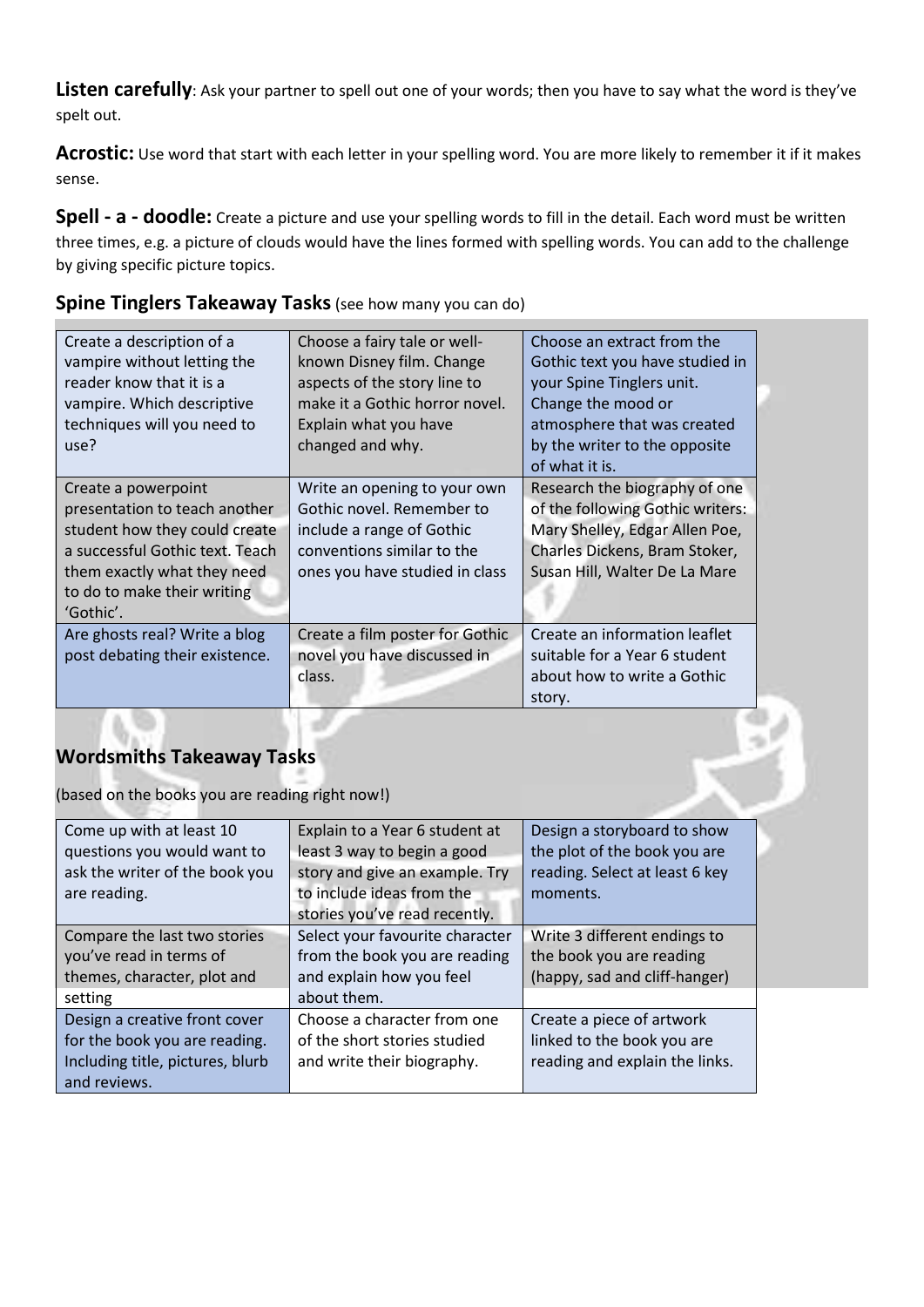## **People and Places Takeaway Tasks**

(how many non-fiction activities can you do?)

| Choose somewhere you would<br>like to visit one day. Research<br>it and then make an<br>advertising poster which<br>encourages other people to go<br>there too. | Create an information leaflet<br>on a place that you know well,<br>making sure you provide<br>accurate historical information<br>as well as accurate up-to-date<br>information about what you<br>can see/do there now.                               | Write a poem or rap about a<br>place you know well.                                                                                                                                                           |  |
|-----------------------------------------------------------------------------------------------------------------------------------------------------------------|------------------------------------------------------------------------------------------------------------------------------------------------------------------------------------------------------------------------------------------------------|---------------------------------------------------------------------------------------------------------------------------------------------------------------------------------------------------------------|--|
| Research and produce a<br>biography of one of the non-<br>fiction writers you have<br>studied in class e.g. Bill Bryson.                                        | Watch a Ted Talk where a<br>person gives a persuasive<br>speech about a topic you care<br>about (ask your teacher for<br>some recommendations if you<br>need help). Write a review of<br>the talk                                                    | Research children's charities in<br>the UK today. What<br>judgements can you make<br>about how they advertise/<br>promote their work? Write a<br>review of what you find.                                     |  |
| Research and then create a<br>two minute news story<br>suitable for BBC Newsround<br>for a topic you care about that<br>is in the news at the moment.           | Write a magazine article about<br>a journey you have been on.<br>This could be a train ride/plane<br>journey/boat trip etc. Decide if<br>you want your article to be<br>entertaining or factual and<br>then adapt your tone and style<br>accordingly | Has the internet/social media<br>changed the way that we<br>access information? What is<br>the problem of 'fake news'?<br>Write a blog post exploring the<br>advantages and disadvantages<br>of the internet. |  |

# Maths

• Go to Hegarty maths and try the workouts to support your development of 'struggle areas'. Watch the screen casts and try the questions.

# Science

Pick one of the tasks below to review what you have learnt during the topics you have covered in your prep tasks on Show My Homework.

- Pick a topic you have worked on (Chemistry, Biology, Physics)
- Design an activity which the class could use to study this topic
- Write a summary paragraph without using the keywords
- Write a newspaper article explaining how this topic is relevant in everyday life
- Research an example of this topic from everyday life
- Explain the top 5 facts
- Summarise this lesson/topic into an explanation a Year 6 could understand
- Write an exam question and mark scheme
- Draw a graph to show a pattern/ trend in the data
- Describe a practical that could be used to test a theory
- Draw a flow chart to explain a theory/process/ practical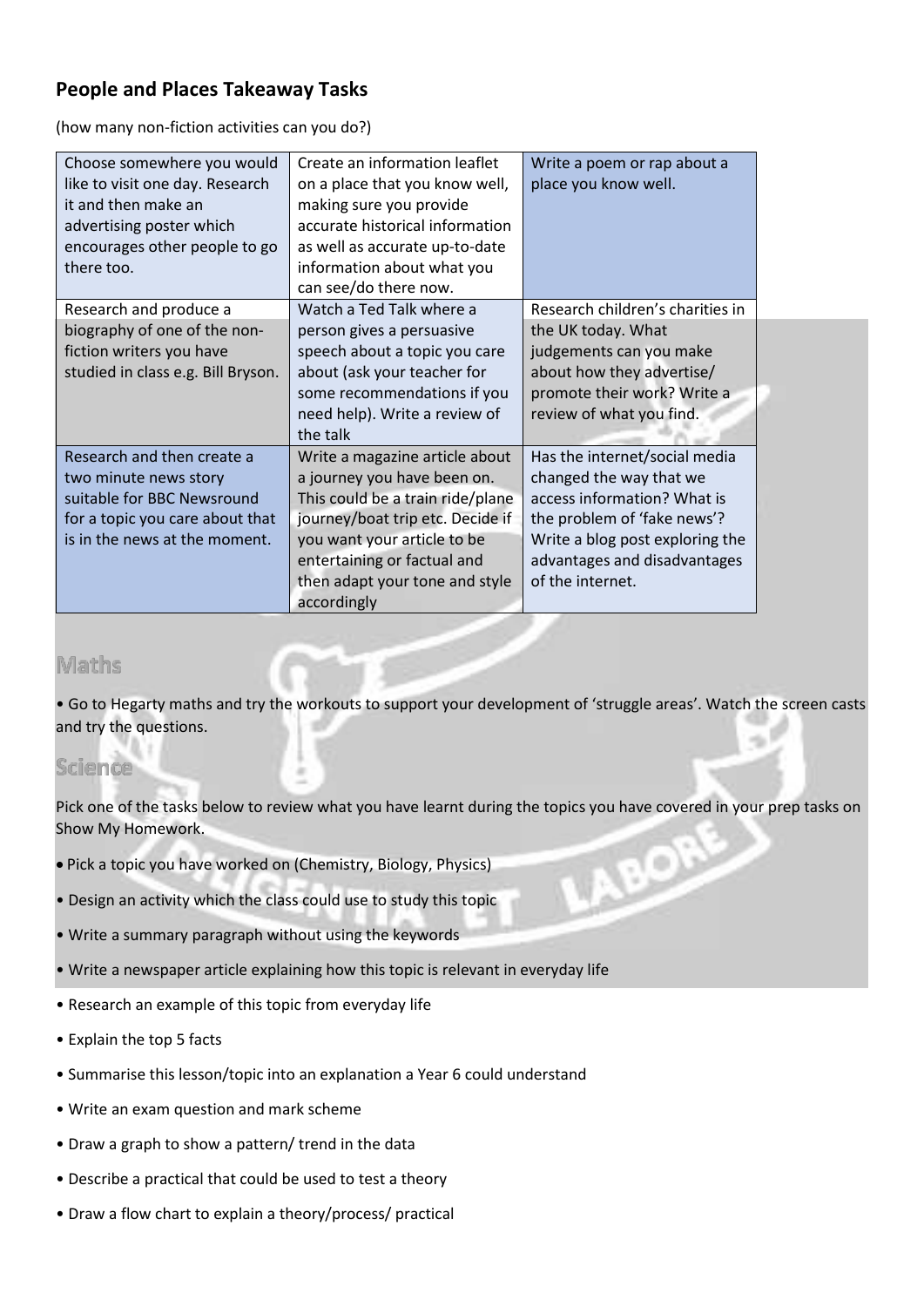- Find a picture or diagram to label and annotate
- Use 6 keywords in a paragraph
- Make a revision mind map/ poster
- Summarise this lesson/topic as Tweet of under 280 characters
- Define 5 keywords
- Make a revision card
- List 8 keywords

## PE & Games

- Produce a topic sheet on a successful athlete in any of the sports you have covered in lessons.
- Write 10 reasons why it is important to participate in some form of physical activity.

• Why do you think it is important to consider safety when participating in physical activity? Can you write as many ways in which your teacher and you ensure that you are safe within your PE lesson? Explain why each of these are considered.

• Invent a sport! You can be as creative as you like / combine sports together. You must explain what rules you have / how you will score / length of the game / court markings / number of people on a team. Can you explain why you need the rules you have chosen to include?

• A sports coach has approached you (can be sport of your choice) and has asked if you could help design posters to promote their sport. The posters need to be eye-catching. Include the time, cost, contact number and venue on your poster. Explain what you have done and why? Where will you display them and why?

#### Computing

- Typing practise, using websites such as www.nitrotype.com or [www.typingtest.com](http://www.typingtest.com/)
- Complete Hour of Code activities on <https://hourofcode.com/uk/learn>

# Design and Technology

- Design your ideal eco-friendly vehicle of the future, making sure it is practical
- Draw a diagram of your vehicle and label it
- If you can, make a model of it using recyclable materials

# Land Based

- Find pictures of your ideal garden and create a collage of your favourite plants
- Design a garden of your own
- Pick one vegetable you would like to grow and see if you can plant, grow and harvest it at home
- Take photos of your plant as it grows and keep a diary of its progress.
- Measure your plant every day and keep a record of its growth
- Note down when you water your plant, if and when you add fertiliser and see the difference it makes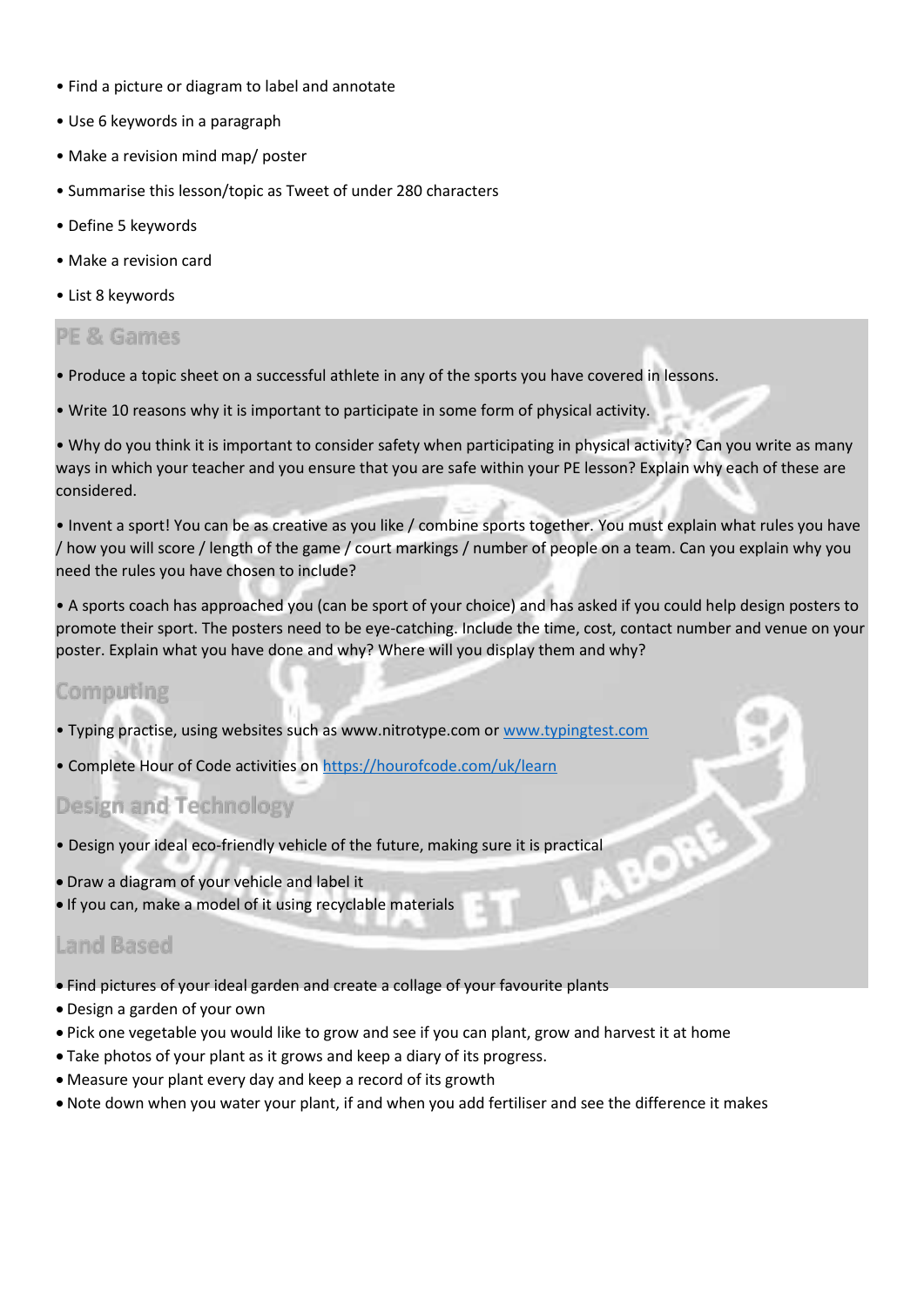# History

- Counterfactual history, also sometimes referred to as virtual history, attempts to answer "what if" questions known as counterfactuals.
- Choose an event in History. It can be something you have previously studied, have an interest in or want to find out about.
- Produce a project to answer your question. Think about the short-term and long term changes. Consider the impact locally, nationally and internationally.
- You can choose one of the counterfactual questions provided or come up with your own. This 'virtual history' is an excellent Genius Hour project.

 $\odot$ 

- What if the Black Death had never occurred? What if Henry VIII had stayed married to Catherine of Aragon?
- What if Napoleon had succeeded in invading Russia?
- What if WWII had ended with nuclear attacks on Berlin, Hamburg, and Munich?
- What if Christopher Columbus never sailed west?
- What if the RMS Lusitania was not sunk by a German U-Boat in 1915?
- What if President John F Kennedy survived the assassination attempt?
- What if Hitler had decided not to invade Russia?
- What if the 1914 assassination of Archduke Franz Ferdinand had failed?
- What if the Vikings successfully colonized the east coast of North America?

#### Music

• Learn the notes of the treble clef using the palm stave below.



- Learn and practice a musical instrument, or do some singing.
- Listen to some new music online, through an app, or on the radio.
- Choose a poem that you think would be good to set to music.
- Find out what a Gamelan is and where it comes from.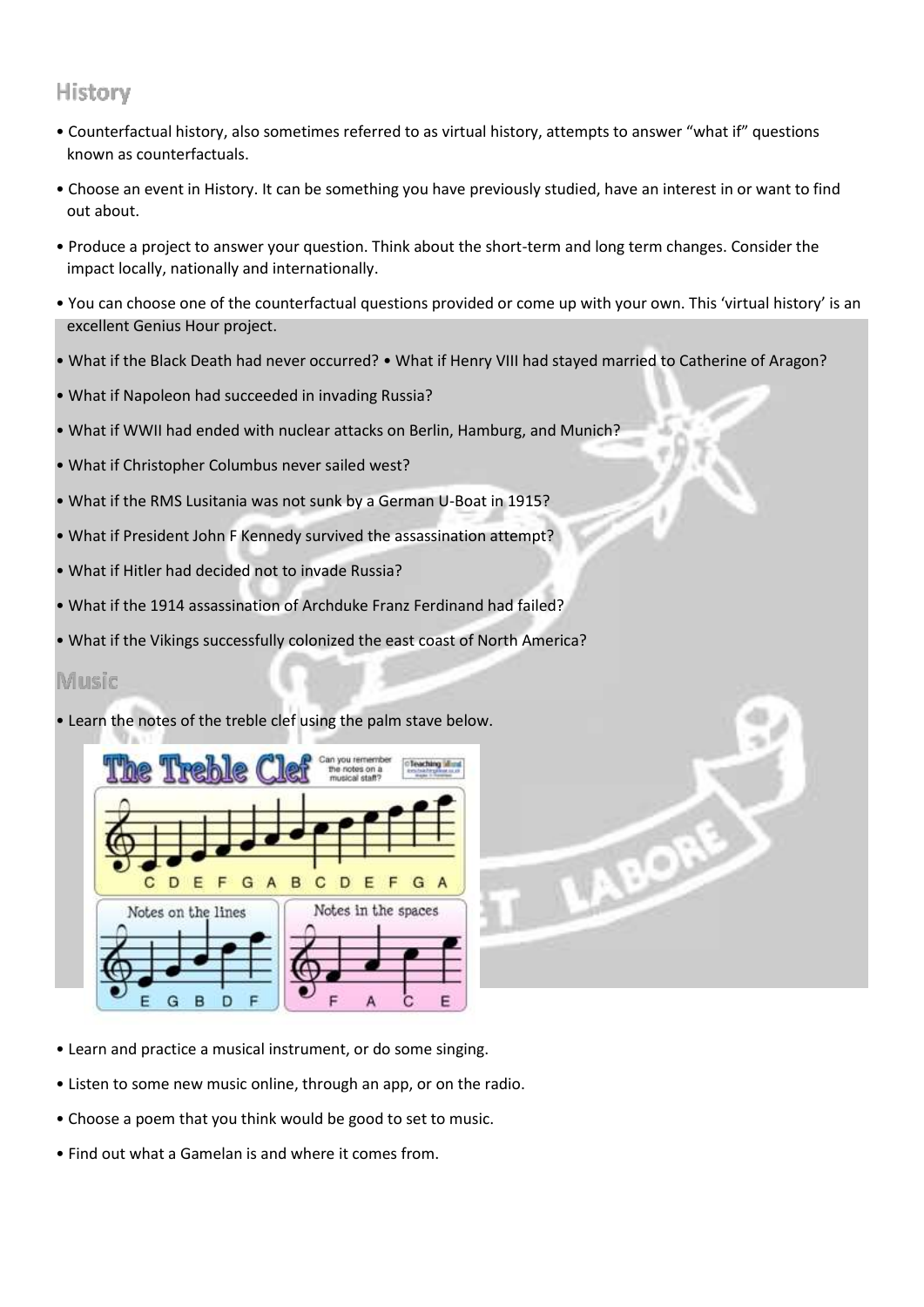# **PSHRE**

• Judaism. To research and write about the effects of the Holocaust. This can be presented as a power point, short film, creative writing, research on an individual. This is to be finished by the time you return.

• To research and look in detail at Christian places of pilgrimage. To produce a detailed document on a chosen place of pilgrimage. To produce a tourist brochure explaining about the main features of the chosen pilgrimage site. To be creative in how you present your research eg diaries, short film/documentary.

- To research and write about Hinduism and the environment and the Hindu attitude towards animals.
- This can be presented as a power point, short film, detailed report.

#### Drama

- Using a story board create a piece of drama that COULD be performed under the title 'The Accident'.
- Describe the action and use speech bubbles to show your characters' lines. If you want to add a soundtrack to the shots, please write the full title of the music and its artist above the shot.
- Design costumes for a male and female character from a play, novel or text that you have been studying recently.
- Add in labels to describe the fabric, colours, shape and size of the costume and any other details that might be needed.
- Include props for your character if they should have them or use them in the action.
- Imagine that this image is your stimulus material for a piece of Drama. Give names to all the characters, their ages and relationships. Explain where they are going, what time of day it is and how long they've been in the car. Add any other details that you think are needed for the actors.

T LABORE

• Now, write 10 lines of script for the characters.

**OLIGENTI** 

• Remember to include stage directions Year 7 Independent Learning Booklet 11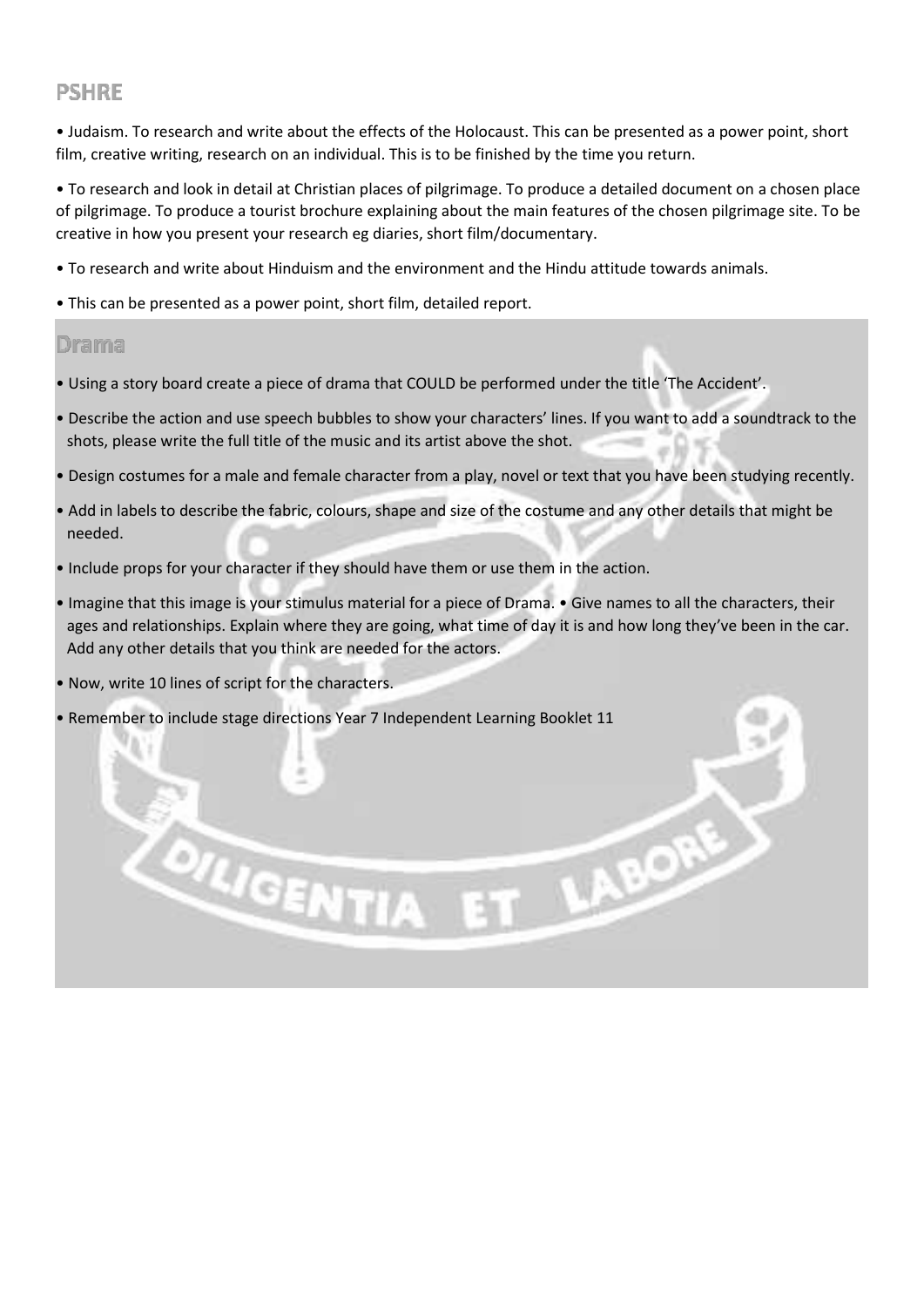#### Art

- Create flashcards for Art key terms for example "Perspective" "Tone" "Texture".
- Review the work in your sketch book so far which artists and styles have you enjoyed the most? Annotate your work.
- Select one of the following images and bring it up to date using collage, paint or oil pastels.

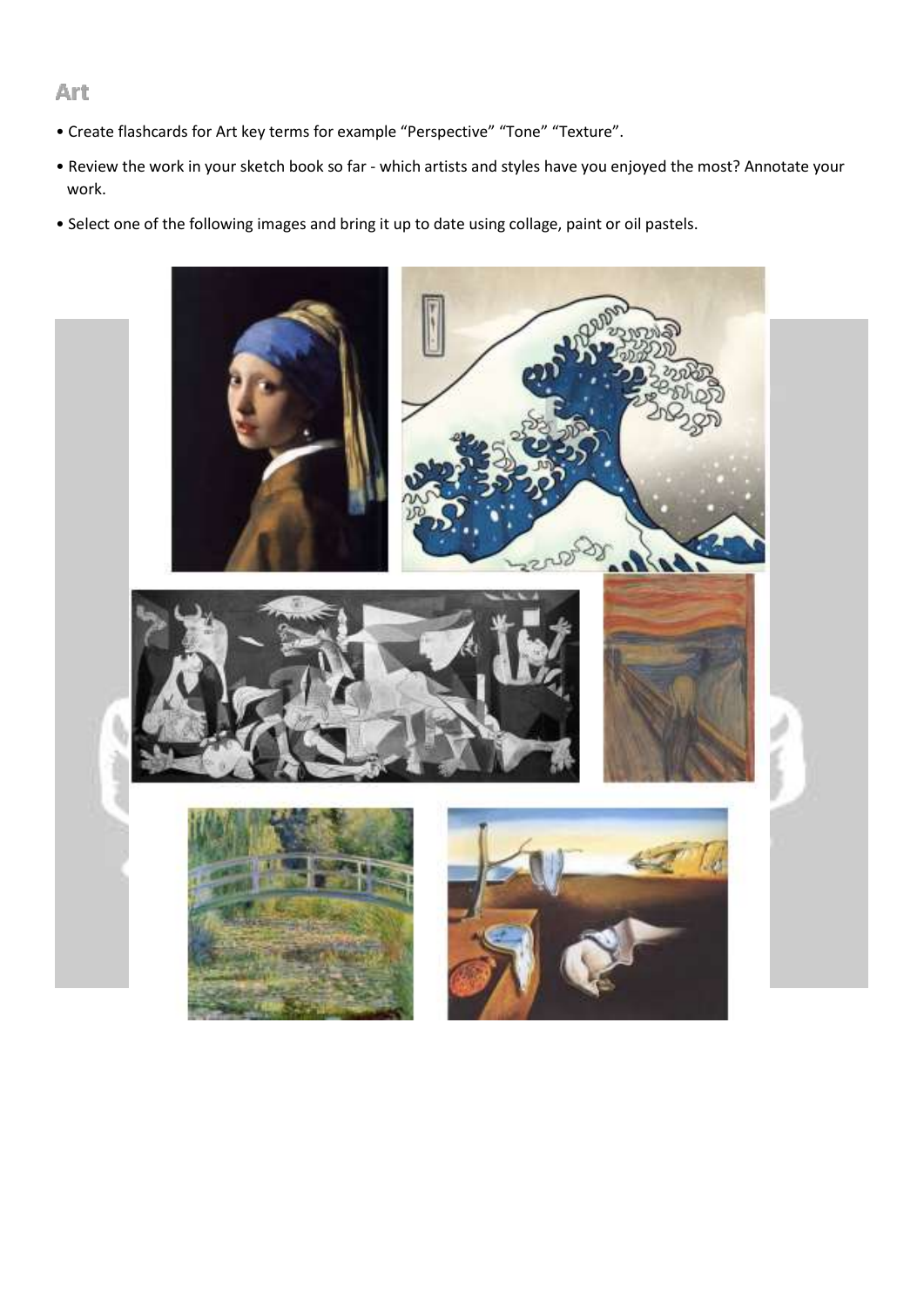# **Business and Economics Marketing Mix Task**

- The marketing mix is the combination of Product, Price, Place and Promotion
- Cadbury's wants to introduce a new chocolate bar that it hopes will appeal to 11- 13 year olds. What do you think it should be like? Now write a brief description of…
- the chocolate bar and its packaging. You can draw and annotate this if you want to. (Product)
- how much it should be priced at. (Price)

• how the new chocolate bar should be promoted and advertised to attract as many new customers as possible. (Promotion)

- where the new chocolate bar should be sold. (Place)
- For each of the bullet points above provide a brief explanation for your choices.

## **Business & Economics News**

• Look on the BBC Website at the Business or Economy news. Find an article that looks interesting and write a 100 word summary of it. Try to explain the article to somebody else over the next week.

#### Careers

- Log on to Unifrog: Go to Careers Library, Search by keyword e.g. Computer Games, research different careers. For one career read the guide and create a poster about that job including skills, qualifications required, salary.
- Create an A Z of different skills and qualities that are important for the career you have researched
- Log onto Unifrog and complete the Careers Terminology activity
- Create a list of 30 things you would like to achieve by the time you are 30.
- Think about how these activities help develop skills and qualities required for the career you have researched
- Interview an adult about their career path including finding out information about 'the best job they ever did'.
- Use the following questions to help you get started:
- What was your first job?
- What is the funniest thing that has ever happened to you at work?
- What is the best job you have ever done?
- Choose one job and explain the skills and qualities you need to demonstrate in order to be successful.
- What advice would you give to your 12 year old self about careers?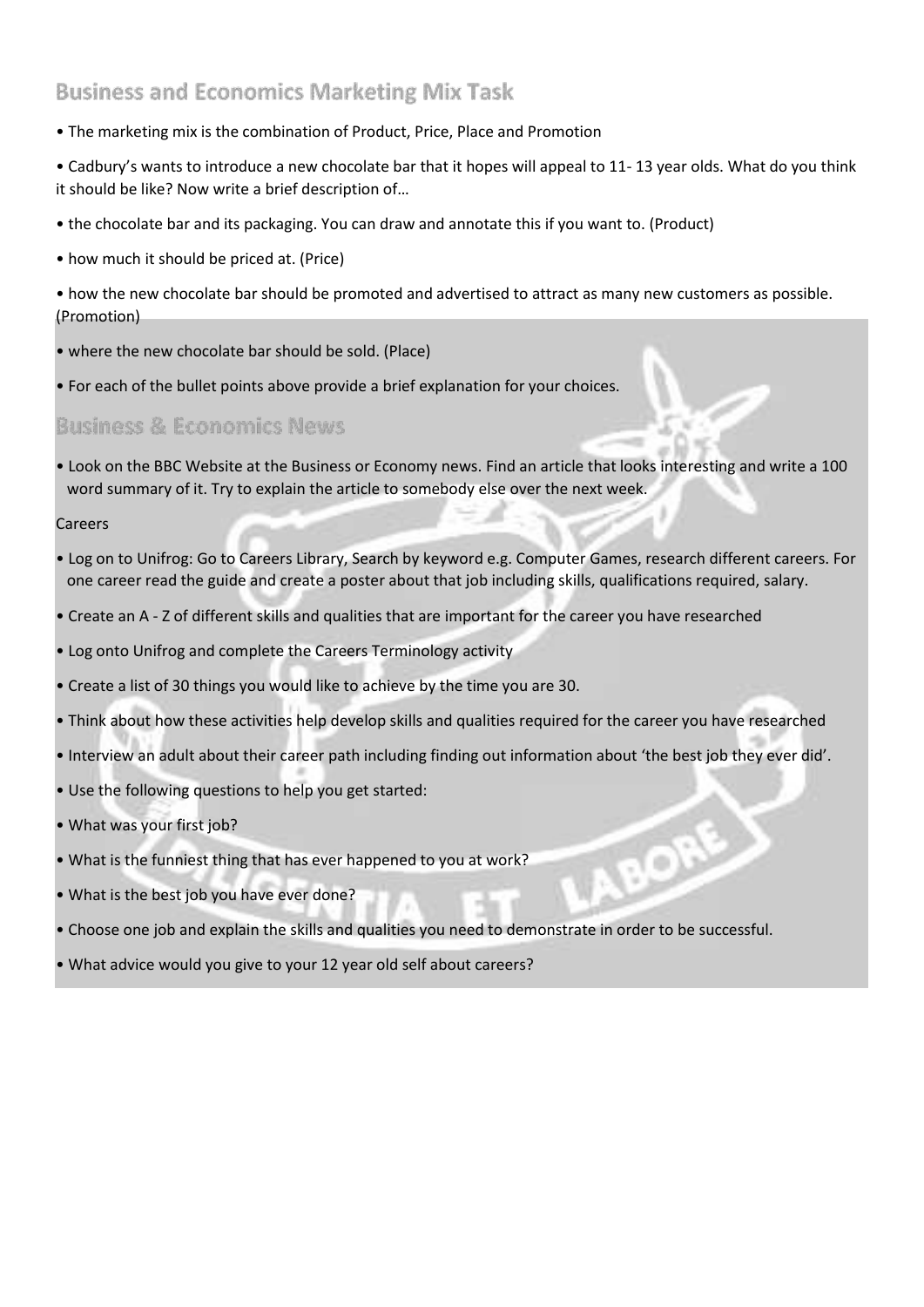# Geography

# **The UK's Past, Present & Future**

• **Changes to Farming** – better or worse? How has farming changed and how will it change in the future? Look back to the 1950s and compare with the industrial farming practices of today. Is farming better now than it was? Were our diets healthier in the 1950s?

OR… **The Future of Food.** How will farming change by 2050? Will we still be rearing animals for meat and dairy and growing crops in fields, or will food be grown in laboratories and high rise urban farms? Will insects be a future source of protein for our growing population? Options include: wall display, PowerPoint, a fictional menu from a futuristic restaurant, a video or animation

• **Welcome to my World! -** Use Google Maps (Streetview, aerial photographs), and Bing maps (OS maps) to create a piece of work about your home city/town/ village. Research how the settlement grew and conduct fieldwork to study the character of the houses and services in your area. Use census data to find out who lives in your neighbourhood. Options include: wall display, PowerPoint, annotated maps and pictures, graphs of data, a video documentary featuring interviews with local residents

• **Somerset 10,000BC.** - What was Somerset like 12,000 years ago? Explain how the people living here at this time were living. What would they have worn/eaten/lived in? How was their environment changing at the end of the last glacial period.

OR…

• **Where did Stonehenge come from?** - Research who built Stonehenge and the latest theories for how the massive bluestones got all the way to Salisbury from Wales. Was it ancient Britons, glaciers, or aliens that moved the stones?! Options include: wall display, PowerPoint, short story, video or animation, annotated map

# **Living with the Biosphere**

**• Does the UK need more trees**? - Pick a research question/s and produce a piece of work on it: Where are the major forest areas of the UK, and how much forest does the UK have now compared to 1000 years ago? What is urban forestry and should we do more of it? How does the UK compare to other European countries in terms of the amount of forest? Should we plant more forests to offset our carbon emissions and if so, where? Options include: wall display, PowerPoint, written report

**• Rainforests under threat** - How can rainforests be saved? Use your knowledge from lessons to suggest a realistic solution for protecting the rainforests - either 15 ideas that give the rainforests value, or improving the way forests are monitored. Options include: wall display, PowerPoint, written report, letter to the President of Brazil/Indonesia

**• Cleaning up the oceans**- Ocean pollution threatens ocean ecosystems and food chains which billions of people around the world rely on for food and jobs. Research the various ways in which humans are polluting the oceans (chemicals, sewage, plastic waste) and then produce a piece of work about it, including suggestions for how we can save the oceans. Options include: wall display, PowerPoint, written report